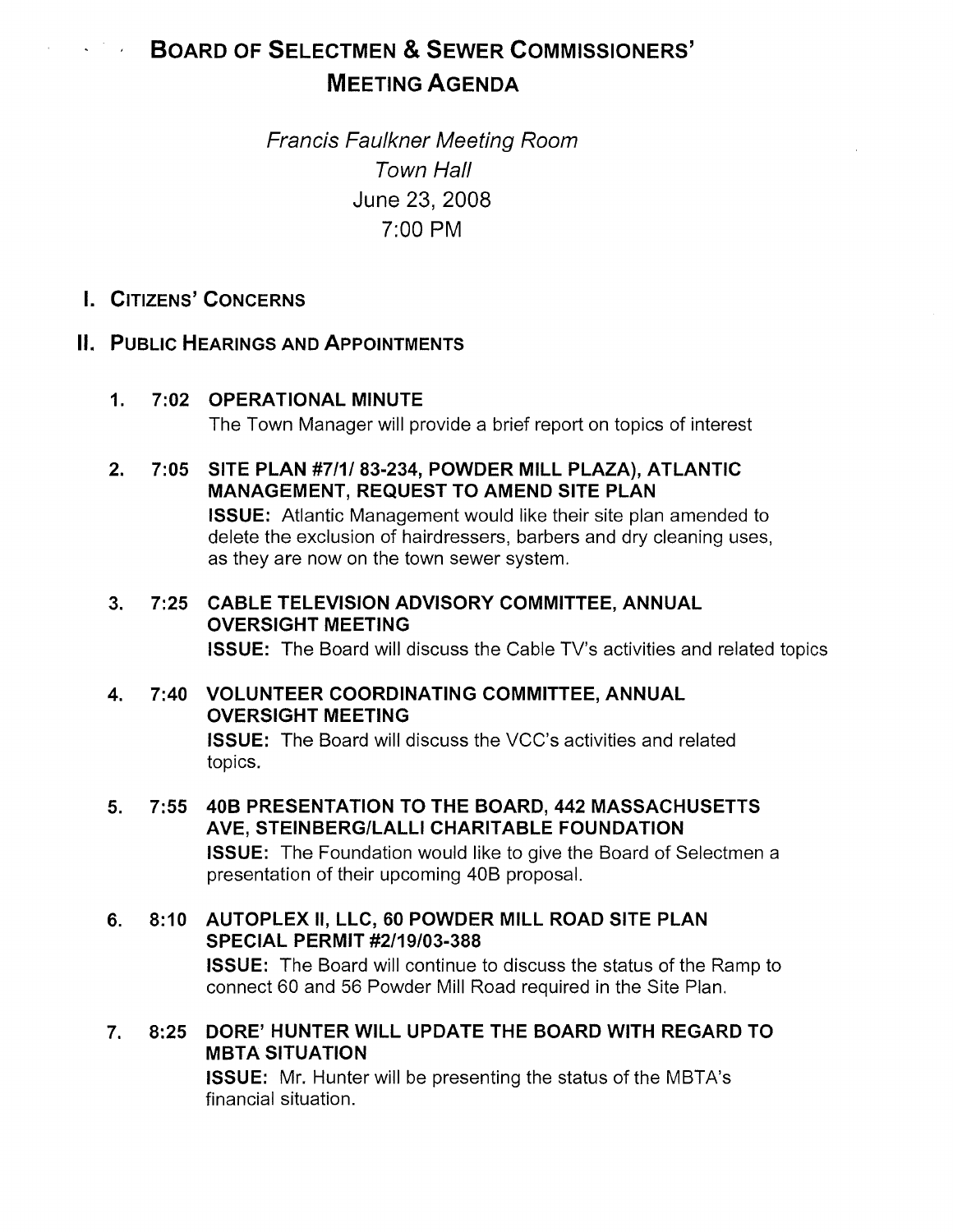## **III. SELECTMEN'S BUSINESS**

## 8. BOARD OF HEALTH FEE INCREASE REQUEST

Enclosed please find materials in the subject regard, for Board consideration

9. COMMITTEE/BOARD REAPPOINTMENTS FOR 2008 Enclosed please find materials in the subject regard, for Board consideration

## 10. COMMUNITY SERVICES COORDINATOR JOB DESCRIPTION Enclosed please find materials in the subject regard, for Board consideration

11. ALG UPDATE

(No Materials)

- 12. OTHER BUSINESS
- IV. TOWN MANAGER'S REPORT
- V. CONSENT AGENDA
	- 13. DISCLOSURE OF APPEARANCE OF CONFLICT OF INTEREST, TOWN MANAGER LEDOUX

Enclosed please find materials in the subject regard, for Board consideration

- 14. TOWN CLERK REAPPOINTMENT TO EXPIRE 2011 (No Materials)
- 15. COMMON VICTUALLER REVOCATION, MCDONALD'S, 256 MAIN STREET, AND D'ANGELO'S, 59-6IGREAT ROAD (No Materials)
- 16. SENIOR WORK PROGRAM FY09 FUNDING REQUEST Enclosed please find materials in the subject regard, for Board consideration
- 17. DISPOSAL OF OBSOLETE MATERIALS, ACTON MEMORIAL LIBRARY Enclosed please find materials in the subject regard, for Board consideration

## 18. ACCEPT GIFT, CONSERVATION TRAIL MAINTENANCE Enclosed please find a gift of \$344.00 from Eagle Scout Michael Hatfield to be used to maintain Conservation Trails, for Board consideration

19. ACCEPT GIFTS, PLANNING DEPARTMENT Enclosed please find a gift of \$14,535.00 from Dakota Drive (Barbara's Way 24&26 Agawam Road) in lieu of sidewalks being installed on site, for Board consideration

## VI. EXECUTIVE SESSION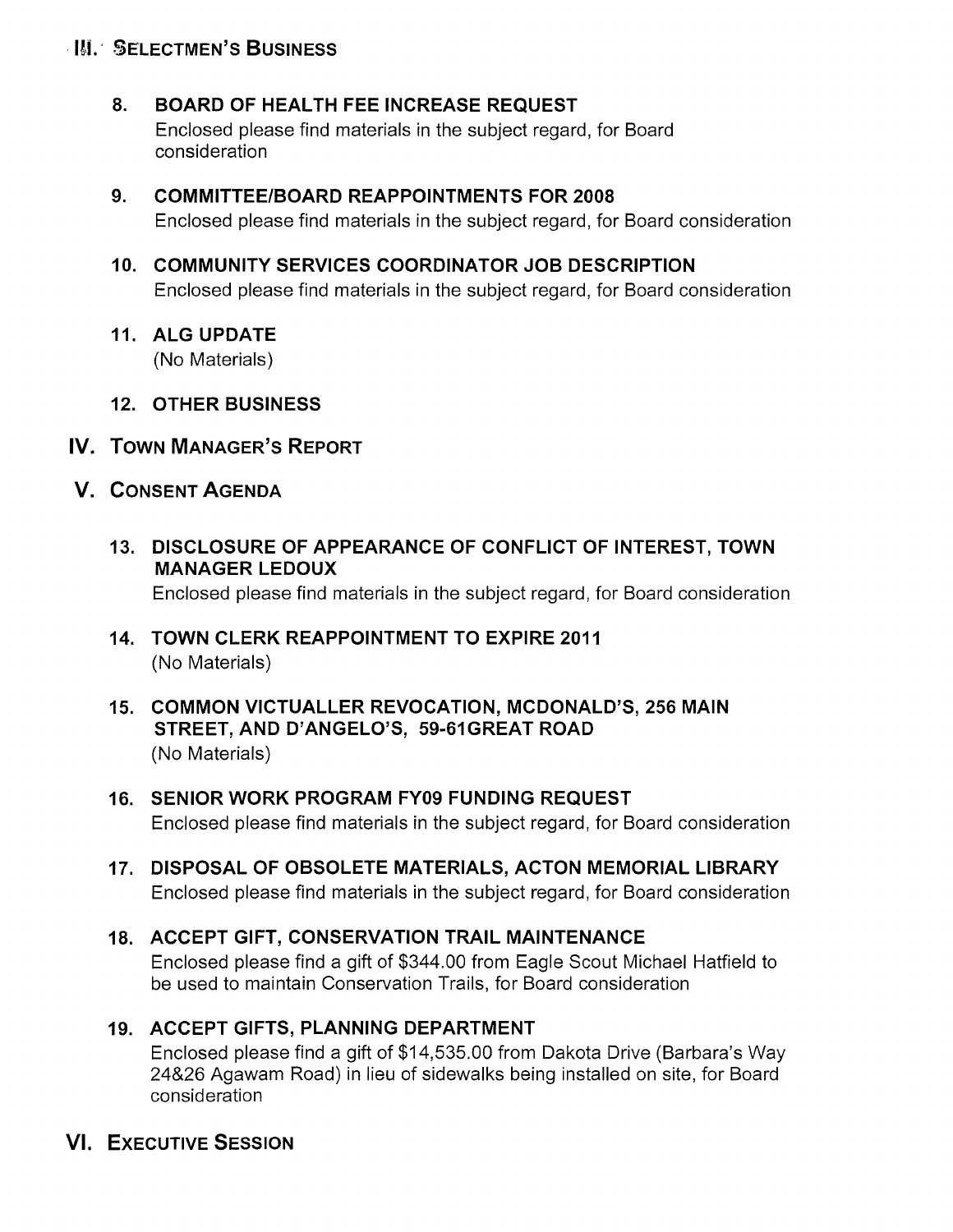## $\mathcal{D}$ DDITIONAL INFORMATION

Enclosed please find additional correspondence that is strictly informational and requires no Board action.

## FUTURE AGENDAS

June 23, July 14, August 11, September 8 & 22

### FUTURE AGENDA ITEMS

#### July 14th

Sewer O&M Rate Setting, EDO, Historic District, Planning Board Oversight Meetings Special Permit #05/29/08-414, 452 Great Road, Peter Pippos Karate Center, Steve Joncus, Community Team Work, Towne School, Bonnie Biochii, Methods Machinery, Morrison Farm discussion

## August 11<sup>th</sup>

Historical Commission Oversight Meeting

### MINUTES PENDING VOTES

May12 &19, and June 9

### PENDING COMMITTEE APPOINTMENTS

David Honn, DRB, (to be appointed with reappointments)

Antoinette Hershey Conservation Commission Associate (to be appointed with reappointments per AM)

Jeff Clymer, Planning Board (at VCC)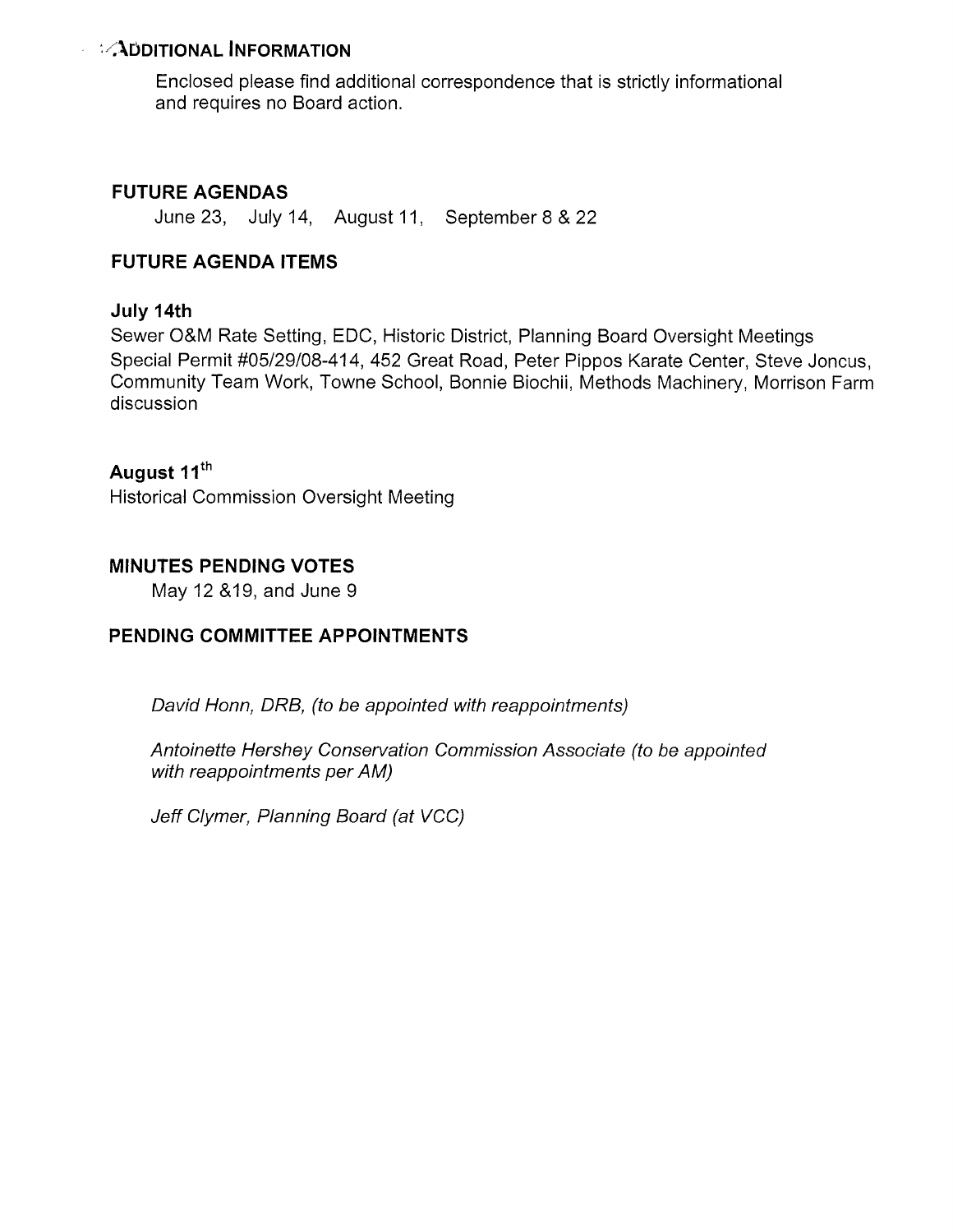## BOARD OF SELECTMEN AND SEWER COMMISSIONERS' MEETING

## June 23, 2008 Acton Town Hall, Faulkner Hearing Room 7:00 P.M.

Present: Lauren Rosenzweig, Andrew Magee, Paulina Knibbe, Peter Berry and Terra Friedrichs. Town Manager Ledoux. Recording Secretary; Christine Joyce. The meeting was televised.

#### CITIZENS' CONCERNS

Tom Michleman, 6 Magonlia Drive expressed his concern about the Bruce Freeman and ARRT being bumped off the funding from the State TIP List.

Tom is looking for any suggestions from the Board. Lauren said that she has been following this and that the money will be going forward to three projects. Lauren asked them to write their local legislatives. There is a meeting on Thursday of the MPO at the Transportation Building and the more people come to express their displeasure the better. Andy would comment in letters that both these projects, BFRT and ARRT, are already half built. We have 100 percent of the citizens support and have funded them through town meeting and CPA grants. Lauren has already sent a letter to MPO, David Moller. Tom wanted to work with their data base of 3,000 people off line.

#### OPERATIONAL MINUTE

Steve reported that the installation of the street lights that were approved at Town Meeting has begun in some areas of town.

Steve updated the Board on the refurbishment of West Acton Library. Steve also noted that the Web site now includes more financial date for Citizens review.

Officer Scott Howe has been appointed Acting Sgt.

Teen Reparatory Group had a production at NARA with the new lights and equipment.

Lauren thanked the anonymous donor of the Selectmen's Concert.

#### PUBLIC HEARINGS & APPOINTMENTS

### SITE PLAN #711183-234, POWDER MILL PLAZA) ATLANTIC MANAGEMENT, REQUEST TO AMEND SITE PLAN

Doug Halley gave an overview of the situation. Doug suggested that we make the situation about consistency with what the Zoning Bylaw says. This will allow hairdressers to occupy this space as they are all over Town. Andy said that last time he wanted to comment on the comment that this material was not allowed but the treated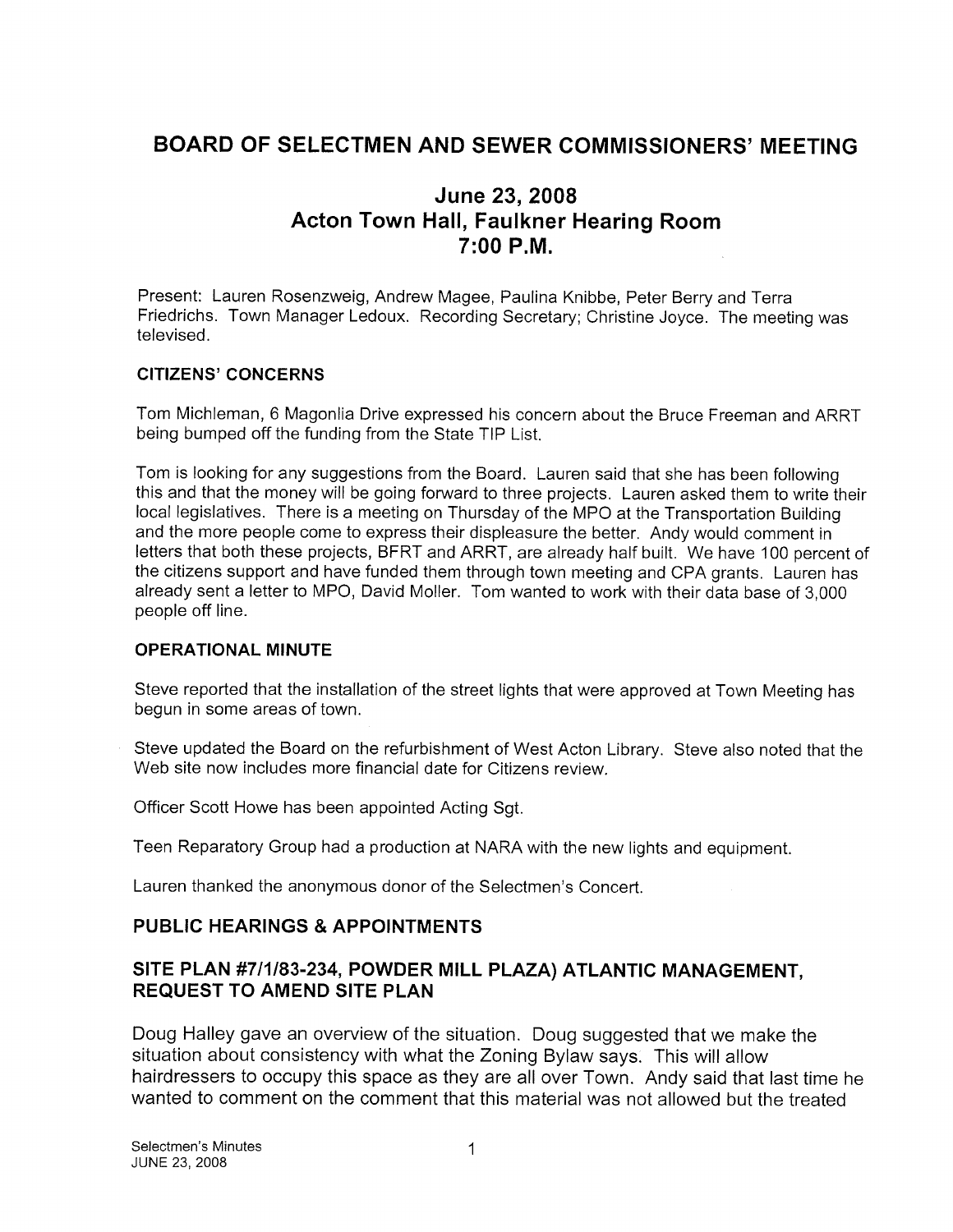wastewater was formerly discharged into the Assabet. The Salon has no use restriction and they would fall under the hazardous waste bylaw if they stored over 25 gallons or 25 pounds of chemicals. Andy noted that our Zones do not correspond to DEP's Zones.

Paulina commented that one of the concerns she has is there are a couple of situations in Town where people want to put things near our wells. Quail Ridge is thinking about grass watering with treated wastewater and some of the grass is in a Zone 2 Area. Paulina asked that staff spend time to look into what is appropriate and what is not. She wanted BOH, WRAC to have policy developed for this specific issue before us tonight, and we need to be consistent across the town.

Mary Michleman — ACES is concerned about the issue and concerned with the wastewater and drinking water. Joe Shea said that hazardous materials are separated at the Dry Cleaners and will need to be kept separate and have secondary containment. Because they are contaminates of note they should at no time be mixed with wastewater.

Mary suggested three things be added. No disposal of these products down drains. She also asked that anyone using these products to give list to BOH and Material Handling Data Sheets of what products are on site. She asked that the people working in the business minimize the use and use safer products and to informing workers of what they are working with. In general she wanted to rename our zones to A, <sup>B</sup> or C. The use regulation in the packet note if the Regulations are silent on a specific use, it is assumed to be ok. Maybe we want to assume it is disallowed if not mentioned.

Lauren asked if Doug or Joe Shea had comments, and what we do now. He agreed with Mary's presentation and said one of the keys is that hazardous materials are used in businesses throughout town. He said that the hazardous Waste Bylaw inspections help to reduce accidents. Joe said that the best management practices would be not dumping chemicals down the toilet.

Lauren would like to entertain a motion for use of Hairdresser and off site Dry Cleaner and that we assign a department to look at reviewing our Zone <sup>1</sup> and 2 and what kinds of discharges are appropriate and allowed.

PAULINA KNIBBE — Moved to remove the existing restriction for Atlantic Management which excludes barber shops, hairdressers and off site dry cleaners, and that the appropriate best management practices be used at the hair salon in the Powder Mill Shopping Center. Material data sheets be given to Board of Health and Public Safety Departments. ANDREW MAGEE - second. Unanimous

Paulina suggested that the Board investigate what is the right policy for hazardous waste in sewer outflow. Doug noted that a committee developed a Ground Water Protection Committee to develop a Bylaw in the 80's. Doug felt the Board of Health was the right board, and to regulate the Planning Board or a duel review of both boards.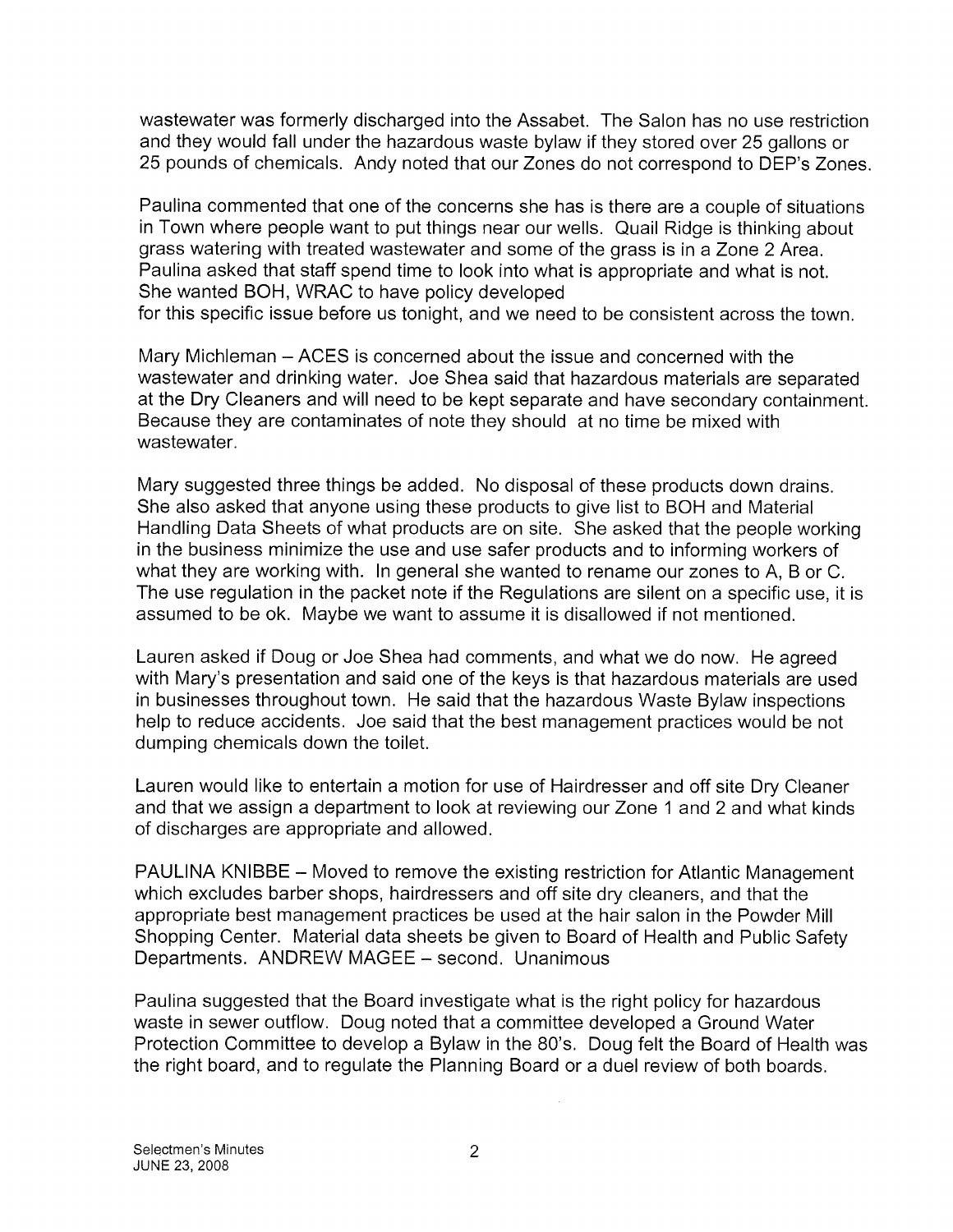Andy felt it should be a task of two boards. Lauren suggested that she and Paulina input from Mary, Carol and the Water District to meet with Doug to address this issue.

## VOLUNTEER COORDINATING COMMITTEE, OVER SIGHT MEETING

Bonnie Geithner, Chairman, Jean Lane and Nancy Gerhardt were present. Bonnie wanted to go through the paperwork for new descriptions over the course of the year. They have some legal advisements that they need to adhere to as well as special committee qualifications. They have four members and two associates are needed. One Full member is needed, and they would hope it would be a person with HR or secretarial experience. Bonnie asked the BOS if they have questions. It was suggested that they redesign the application with regard to the Citizenship question. Terra suggested they look into Document Management systems.

## 40B PRESENTATION TO THE BOARD OF SELECTMEN, 442 MASS AVE. STEINBERGILALLI CHARITABLE FOUNDATION

The consultant spoke about the project needing to have the BOS support and then go to the Board of Appeals. All 3 units will be affordable. The existing home will be sold to a moderate income family. The consultant described the plans as they have evolved.

Terra asked about the Design Review Board. They are willing to meet with the DRB and understand they need to break up the facades.

Steve Steinberg spoke about the condo buy down program in the past. They have been working on the project for a year and are now before the Board on this project.

Peter said it looks like a great project and we are fortunate to have this project.

Paulina said she liked the scale of it. It has potential to be attractive and is in a good location. Paulina noted the affordable units deed restricted and do they count to the 10%. Paulina wanted to know if the moderate unit count towards our 10%. It would be restricted to local preference and would not count toward the 10% at this time, although there are changes being made to 40B.

ANDREW MAGEE — Moved that the Board recommend this LIP application. PAULINA KNIBBE second. Terra wanted it noted that \$500,000 in condo buy down would serve 10 families and felt we need to review our policy of deed restricting units. 4-1 Terra No Lauren thanked the Foundation for this project.

### AUTOPLEX II DRAFT AMENDMENT, SITE PLAN SPECIAL PERMIT, 60 POWDER MILL ROAD

The Board discussed the three options.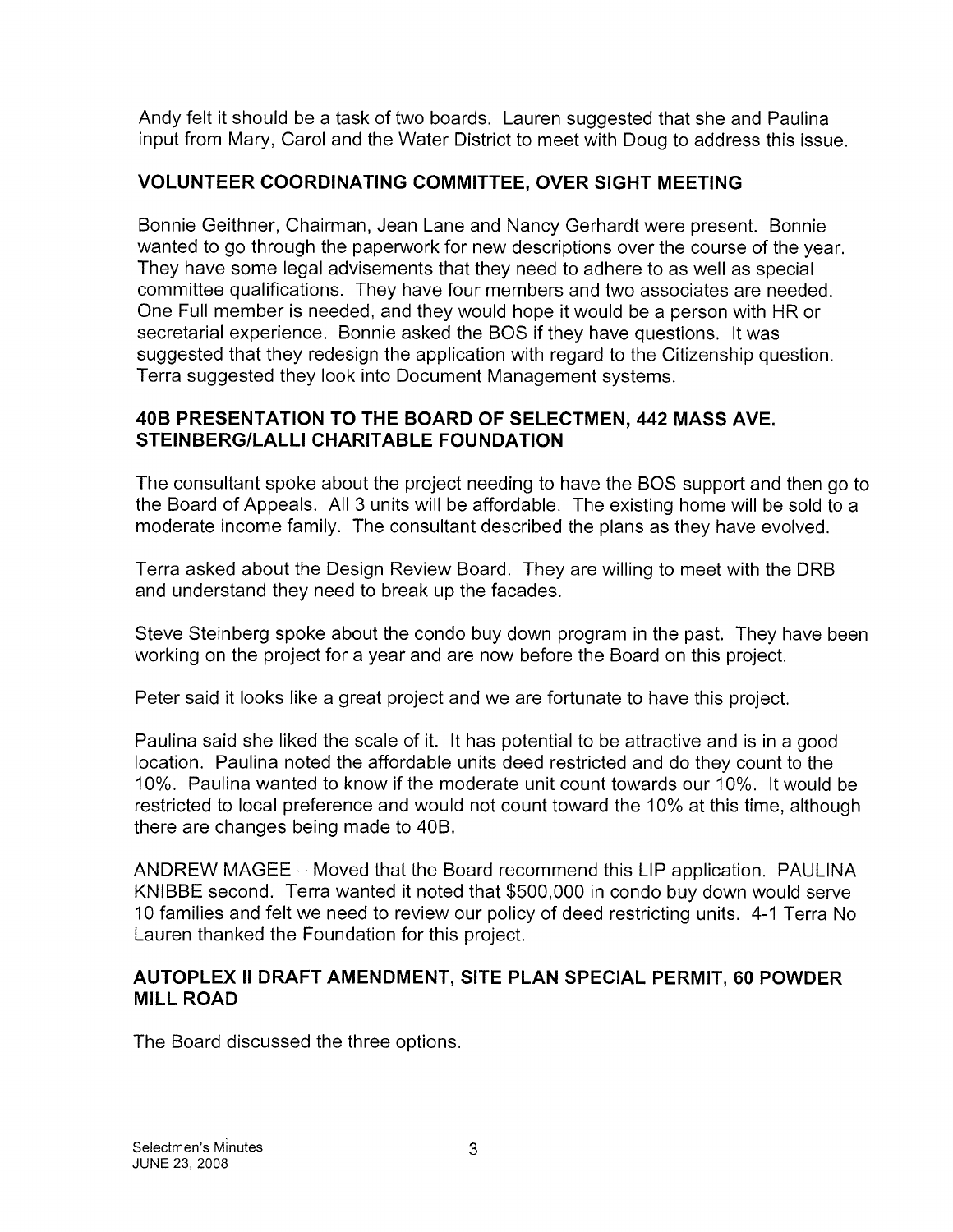First Option would require ramp connection, special restricted lanes for fire and emergency vehicles to have access to the site.

Second compromise a shorter ramp, and the applicant did not seem willing to provide this to accommodate ambulances for entrance into the site for medical emergencies.

Third Option: Allow for no ramp connecting the two sites but would ensure a future connection and fire restricted lanes be installed so that the fire services would be able to get close to the building, and that a historic preservation restriction be placed on the "Doll House" at 56 Powder Mill Road. This restriction was brought forward by the applicant at a previous meeting saying that he would have to take out the Doll House to build the ramp.

Paulina is in favor of Option 1; the Fire Chief has been clear about the safety need and it was part of the original site plan.

Peter asked if Chief Craig was still in favor of a full fire lane with ability to drive through.

Terra asked about the full ramp being part of the first site plan, and asked about the Fire Chief's preference. He would like to see the ramp as originally shown, but gave alternatives, such as an ambulance ramp which is a shorter ramp.

Chief said he could live with it if the fire hydrant was installed and an updated Fire Suppression system in the building at 60.

Terra asked which one was Leo open to doing. Roland said he would probably be least opposed to #3.

Terra asked what Mr. Bertolami was willing to do. Roland said he did not want upgrade to fire system and have a fire hydrant installed. Terra asked about wheel chair ramp. Roland said the wheel chair from 56-60 doesn't serve firefighting safety capability. Terra asked if Fire Chief and Leo would be willing to accept #3.

Peter pointed out that Mark Donhoe's letter that he did not want to spend the money to upgrade the fire suppression in the Suzuki Building. Lauren said that she believes that for optimal fire safety they need the ramp.

TERRA FRIEDRICHS — Moved to offer option three ANDREW MAGEE — second. Motion passes 3-2 Paulina and Lauren No

## MBTA BUDGET UPDATE, DORE' HUNTER

Dore' Hunter was present to update the Board on the status of MBTA. Dore' noted the last meeting of the MBTA Advisory Group there were representatives of all the cities and towns who contribute to MBTA. This Advisory Committee is the watch dog on the budget. The Advisory Board cannot increase but can decrease funding.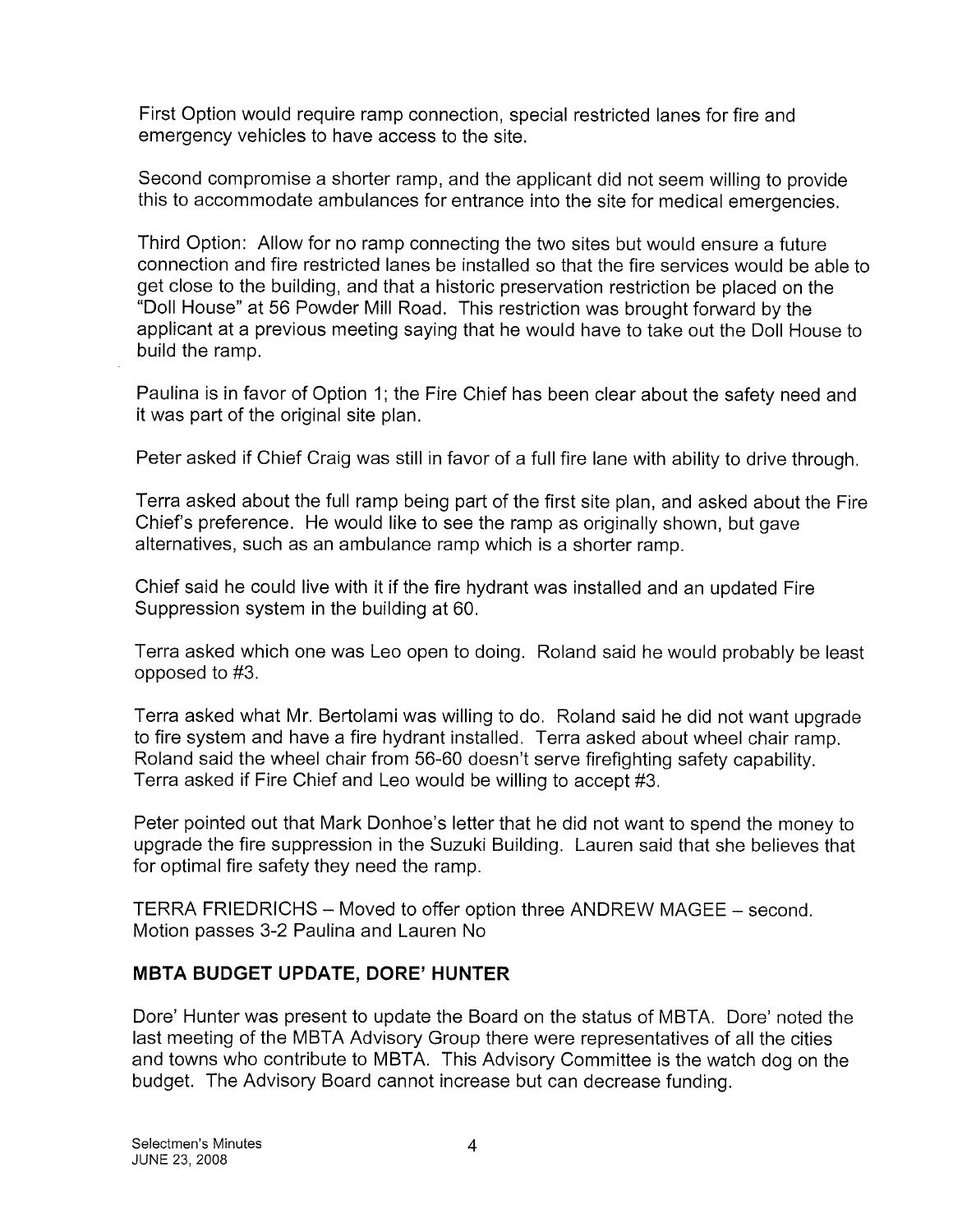MBTA is the largest user of Gas, Oil and Electricity in the State. It is costing the T, but the readership fares don't cover the necessary needs to operate the T. The group asked where they would be next year. They will have to cut service and it would put them in a downward spiral. Several legislators were there and they asked what the Legislation was going to do. They said "nothing" until it is in critical failure. Dore' wants Acton to support working on a solution. The Fitchburg line needs more parking. Dore' said that if the legislature doesn't get to this issue soon, it will become an acute problem.

Andy asked what level we want to be at. We could write letters about the traffic and need for rail. Dore' said that we need to be a squeaky wheel and just keep pushing until they realize this needs to be fixed. Lauren asked if MBTA got Federal Funds; he felt not. The target is to get from Fitchburg to Porter Square in an hour. To do this they will need to eliminate some of the small stops in Lincoln. Lauren proposed a letter to say adding WIF will increase usage. They need to have some forward thinking to fund this service. Dore' wanted the letter sent to every member of the legislature.

In response to Terra, Andy said that the rail road and the bike trails are separate.

Terra wanted to see if we could use gas tax to earmark funds

Dore' and Lauren will get together and write a letter for the Board's review at its next meeting.

## SELECTMEN'S BUSINESS

## BOARD OF HEALTH FEE INCREASE

Andy noted it was well costed out and appears a complete package. ANDREW MAGEE - Move to approve. PAULINA KNIBBE — second UNANIMOUS VOTE

## COMMITTEE REAPPOINTMENTS APPROVED EXCEPT FOR HOLDS

LAUREN ROSENZWEIG — Move to Appoint Planning Board Members. PAULINA KNIBBE — second. UNANIMOUS VOTE

Paul Malchodi appointed as the Town' Rep to the Water District — Land Management Advisory Committee.

Peter Berry as BOS Rep. to CPC as well as the others listed on the document, with Walter Foster being appointed Member At Large, and Nancy Tavernier moved to Associate.

Antoinette Hershey, Associate Member on the Conservation Commission.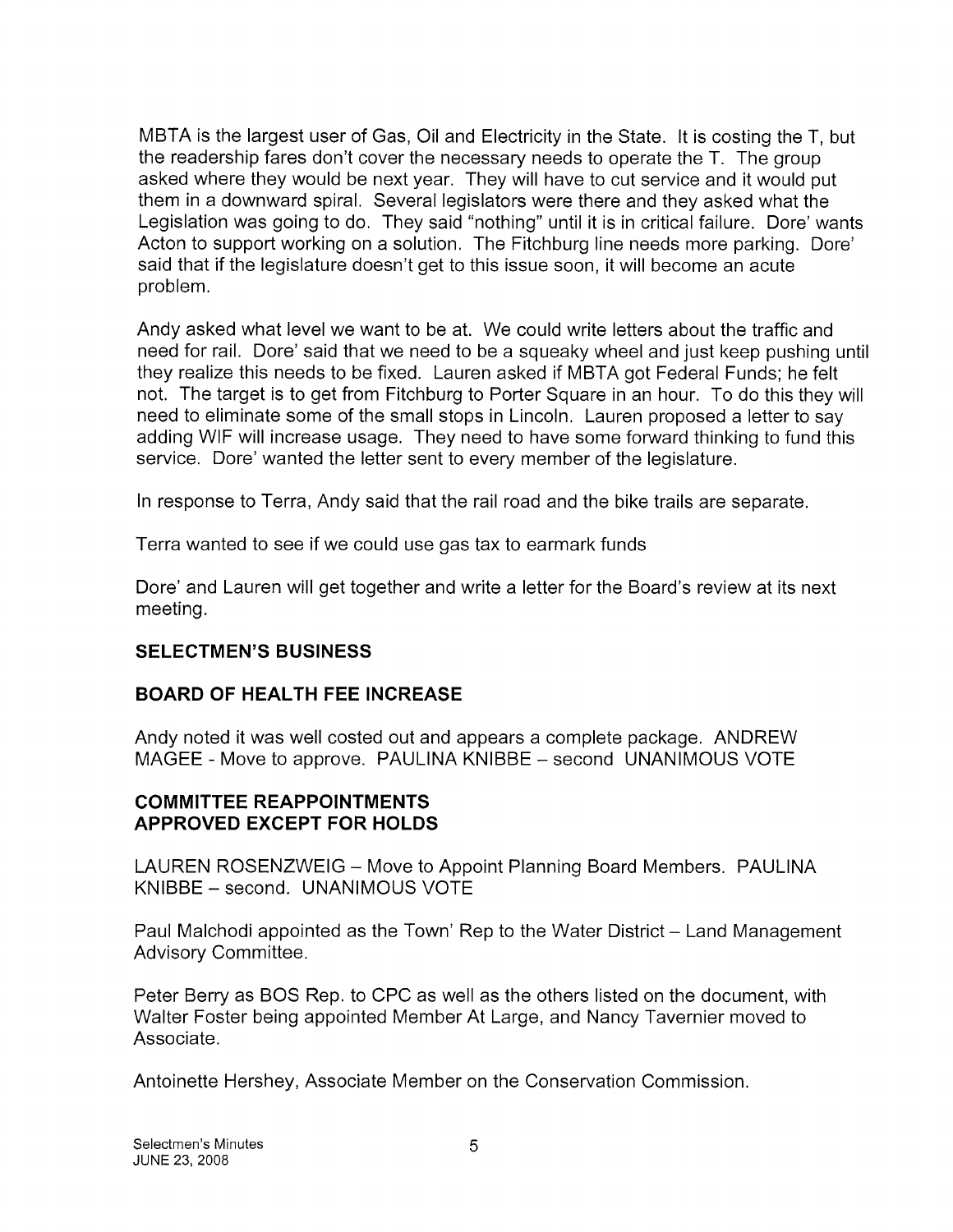All questions resolved on the Hold's, the Committee Appointment List was approved with changes (attached).

## COMMUNITY SERVICES JOB DESCRIPTION

Steve discussed the job description and how it was written, by Health, Nursing, Marge Kennedy and others.

Steve proposes this position report to the Nursing Supervisor and be housed there, in addition to report to the Nursing Supervisor and to put together a committee to advise the person who fills this position. He felt we were ready to start the recruitment of this position.

Terra thanked Steve for getting this together for the community.

Andy wanted CPR within 6 months, and a Cory Check.

### ALG UPDATE

Lauren reported on the first ALG meeting; it was well attended. They spoke about establishing ground rules and consensus. They entertained questions of substitutions on the Committee; she said no. The morning meeting will remain and they will be looking at the meetings being televised. The facilitor is no longer part of the quorum. Action items we need to start thinking about include revenue sharing, new models,, schools systems,services consensus and a list of comparative towns. Lauren asked BOS e-mail her with 10 towns that are similar size. Lauren spoke about the big costs and how they will come in the next several years.

Steve Noon of the Finance Committee noted we need to have goals, priorities and opinions and how do we find the funds.

#### CONSENT

ANDREW MAGEE — Moved to accept the Consent Agenda with the added acceptance of trees to West Acton Library from Nstar Electric. PAULINA KNIBBE — second. UNANIMOUS VOTE

#### OTHER BUSINESS

Andy commented on WRAC meeting in library on Wednesday

Senior Center meeting will be rescheduled

Peter reported on Alexan continued to July  $14<sup>th</sup>$ . He felt that there will be more meetings.

### TOWN MANAGER'S REPORT

None <u>tol</u>

Selectmen's Minutes  $\begin{array}{c} \sqrt{1-\frac{1}{2}}\\ \sqrt{1-\frac{1}{2}}\\ 6 \end{array}$  6  $\begin{array}{c} \sqrt{2-\frac{1}{2}}\\ \sqrt{1-\frac{1}{2}}\\ 2\sqrt{1-\frac{1}{2}}\\ 2\sqrt{1-\frac{1}{2}}\\ 2\sqrt{1-\frac{1}{2}}\\ 2\sqrt{1-\frac{1}{2}}\\ 2\sqrt{1-\frac{1}{2}}\\ 2\sqrt{1-\frac{1}{2}}\\ 2\sqrt{1-\frac{1}{2}}\\ 2\sqrt{1-\frac{1}{2}}\\ 2\sqrt{1-\frac{1}{2}}\\$ 

JUNE 23, 2008